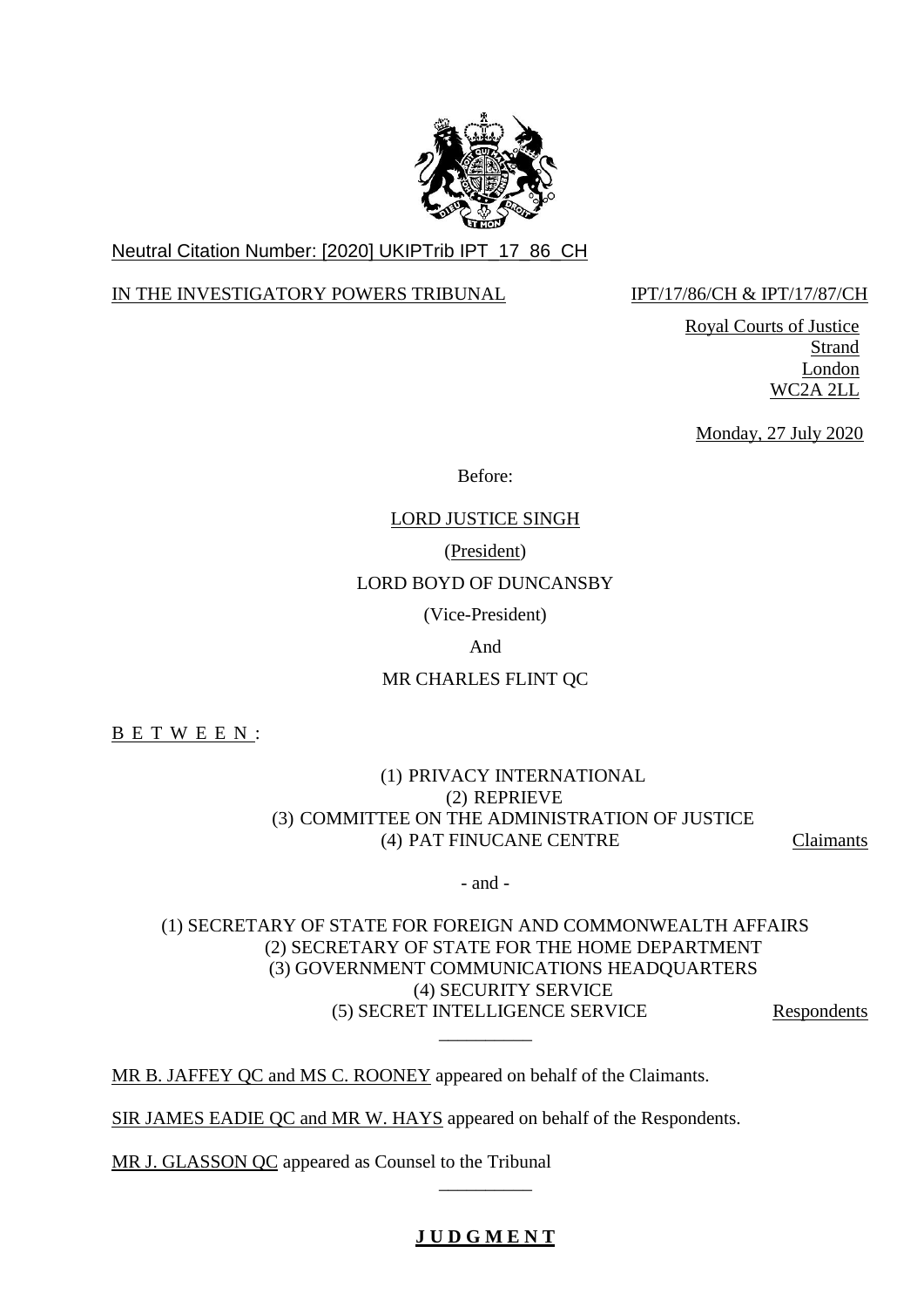#### THE PRESIDENT:

1 This is the unanimous judgment of the tribunal.

#### Introduction

- 2 This is an application for disclosure and other information by the claimants made on 30 April 2020. The respondents replied to that application on 12 May 2020. There was also a response by the claimants dated 18 May 2020. We have also received helpful notes in preparation for this hearing from the respondents dated 20 July 2020, counsel to the tribunal dated 24 July 2020, and the claimants dated 24 July 2020. This has helped to bring the tribunal up to date and also clarify the issues which need to be determined at this hearing.
- 3 We should also record our thanks to Mr Jaffey QC, who has appeared for the claimants, and to Sir James Eadie QC, who has appeared for the respondents, for their oral submissions at this hearing. We also express our gratitude to Mr Jonathan Glasson QC, who has appeared at this hearing but in the end did not need to make any oral submissions.

#### Background

4 The present applications arise from the "Third Direction" case in which this tribunal gave its judgments on 20 December 2019. That decision is under appeal to the Court of Appeal of England and Wales. In the meantime, there are some outstanding issues for this tribunal to determine. One of those is the "IPCO issue". That is in relation to the mechanisms that the tribunal should use when it seeks statutory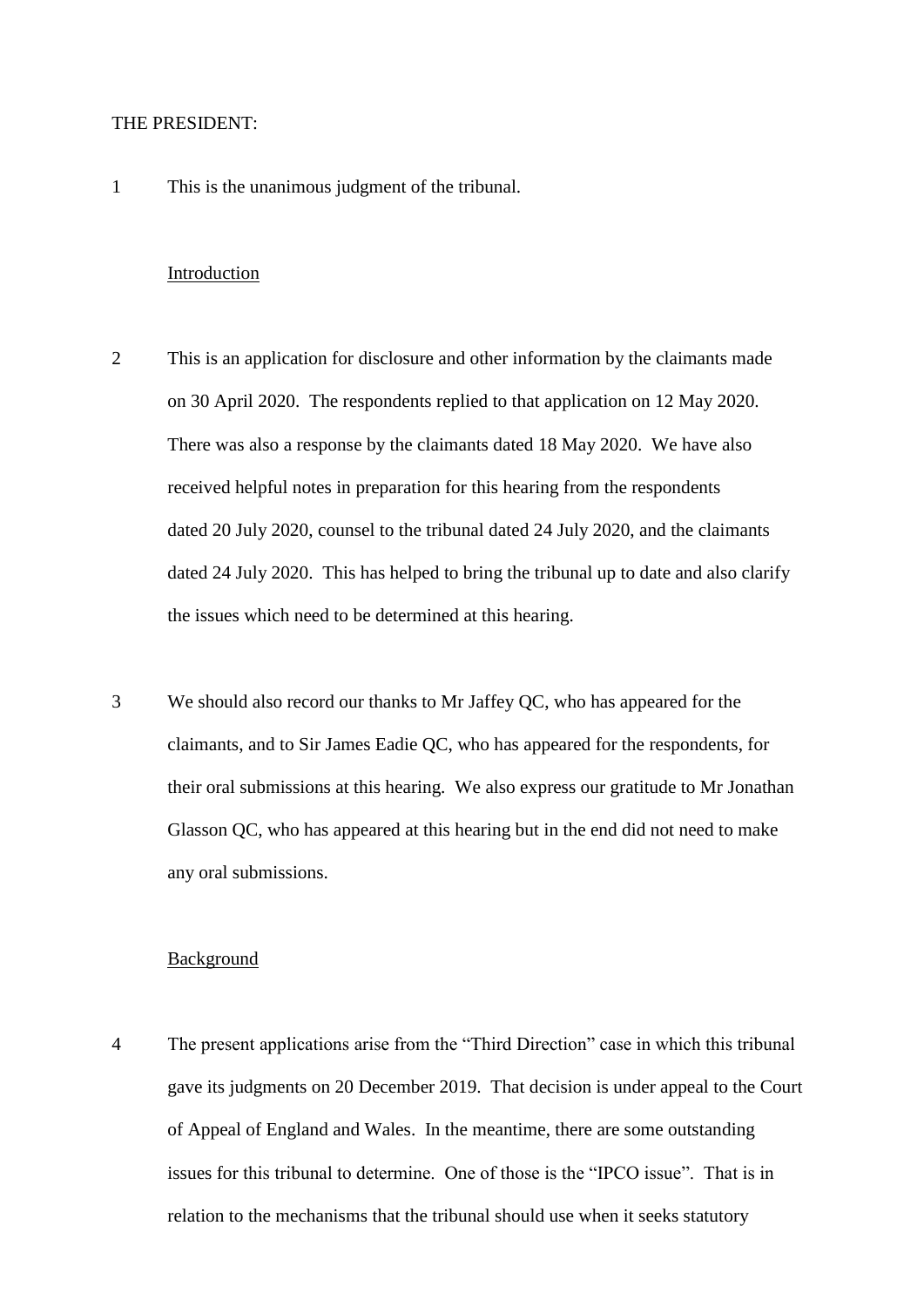assistance from the Investigatory Powers Commissioner under section 232(1) of the Investigatory Powers Act 2016. The factual background and nature of that issue are set out in a summary agreed between counsel to the tribunal and counsel for the respondents dated 2 August 2019.

5 In accordance with directions made by the tribunal, the parties made open submissions in relation to the IPCO issue with a view to a hearing which we hope will still take place later this year. In the submission on the IPCO issue by counsel to the tribunal dated 24 April 2020, the following was said at paragraph 19:

> "... the tribunal must be able to carry out its functions including making requests for assistance from the IPC without interference by the parties. In this case, there appears to have been such an instance which CTT sought to have included in the note as follows:

> > 'On 5 March 2019, two members of the respondents' staff contacted the tribunal secretary to state that the documents should not have been provided to the tribunal. On 7 March 2019, the tribunal secretary wrote to the respondents at the request of the President and stated that it was inappropriate to seek to intervene in the way that they had sought to do. On 12 March 2019, the respondents wrote to the tribunal secretary apologising for any misunderstanding'".

6 That prompted the claimants' solicitors to write to the Government Legal Department ("GLD") on 27 April 2020. The GLD replied in a letter dated 29 April 2020. As we have mentioned, that then led to the claimants' applications dated 30 April 2020 which are now the subject of this hearing.

7 The underlying documents are the following. On 7 March 2019, the tribunal secretary wrote to the Secret Intelligence Service ("SIS" or MI6) in material terms as follows: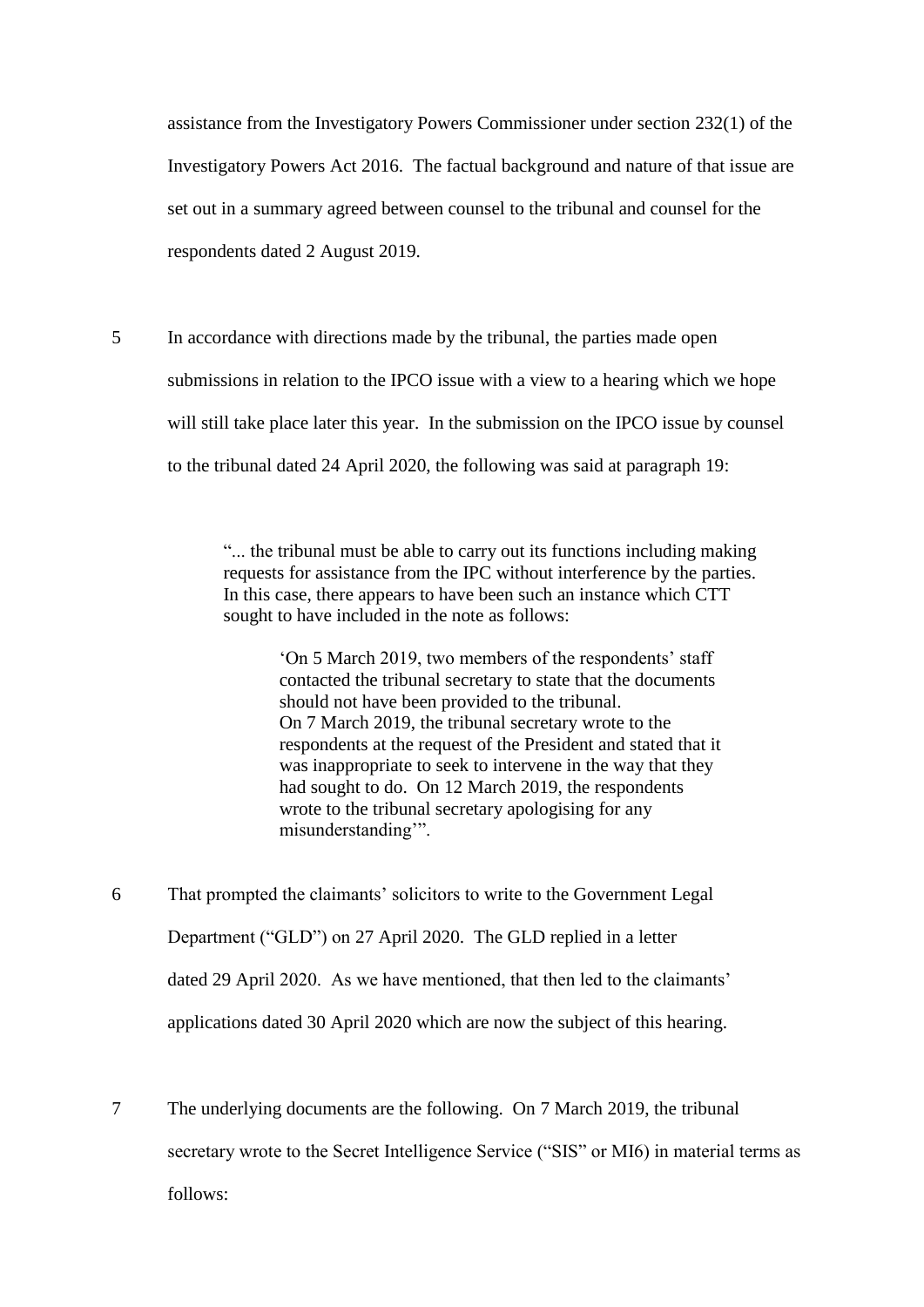"I am writing to you further to telephone conversations I had with two of your staff... and... on Tuesday, 5 March 2019, in which it was asserted that various inspection reports that had been provided to the tribunal by the Investigatory Powers Commissioner Office (IPCO) should not be provided to the President and the tribunal members considering the complaint above. It is also asserted that material should not be provided to counsel to tribunal.

During the telephone conversations I explained that the material in question had been provided to the tribunal by IPCO pursuant to a statutory request for assistance that the tribunal made pursuant to section 232 of the Investigatory Powers Act 2016. That request was made in the course of the tribunal's consideration of the complaint made by Privacy International and others in relation to the 'Third Direction' in which the Secret Intelligence Service is a named respondent.

The request had been made for disclosure only to the tribunal and its counsel. Although I noted your agency's concerns in relation to the material, I emphasised that any concerns that you may have should be directed through your lawyers, the Government Legal Department, who can raise them with the tribunal, if appropriate. It was inappropriate for your staff to seek to intervene in ongoing legal proceedings in the way that they sought to do. The tribunal is an independent judicial body and it is of the utmost importance that the exercise of its statutory functions, in this instance a request for assistance from IPCO, is not the subject of inappropriate interference by any public authority..."

- 8 The tribunal secretary ended the letter by explaining that she had discussed the issues with me, the President of the Tribunal, and that I had approved her letter. She also said that she was sending a copy of her letter to the Investigatory Powers Commissioner.
- 9 The reply to that from SIS was dated 12 March 2019 and, so far as material, contains the following:

"... I would like to assure you that the sole purpose of those telephone calls was to seek to understand better the nature of SIS information apparently referenced in the attachments to your 27 February email to the Government Legal Department... in the course of the conversations with my staff, you helpfully explained to them that the material in question had been provided to the tribunal by the Investigatory Powers Commission Office (IPCO). IPCO had provided this material in response to a statutory request for assistance that the tribunal had made pursuant to section 232... you made clear that you would be unable to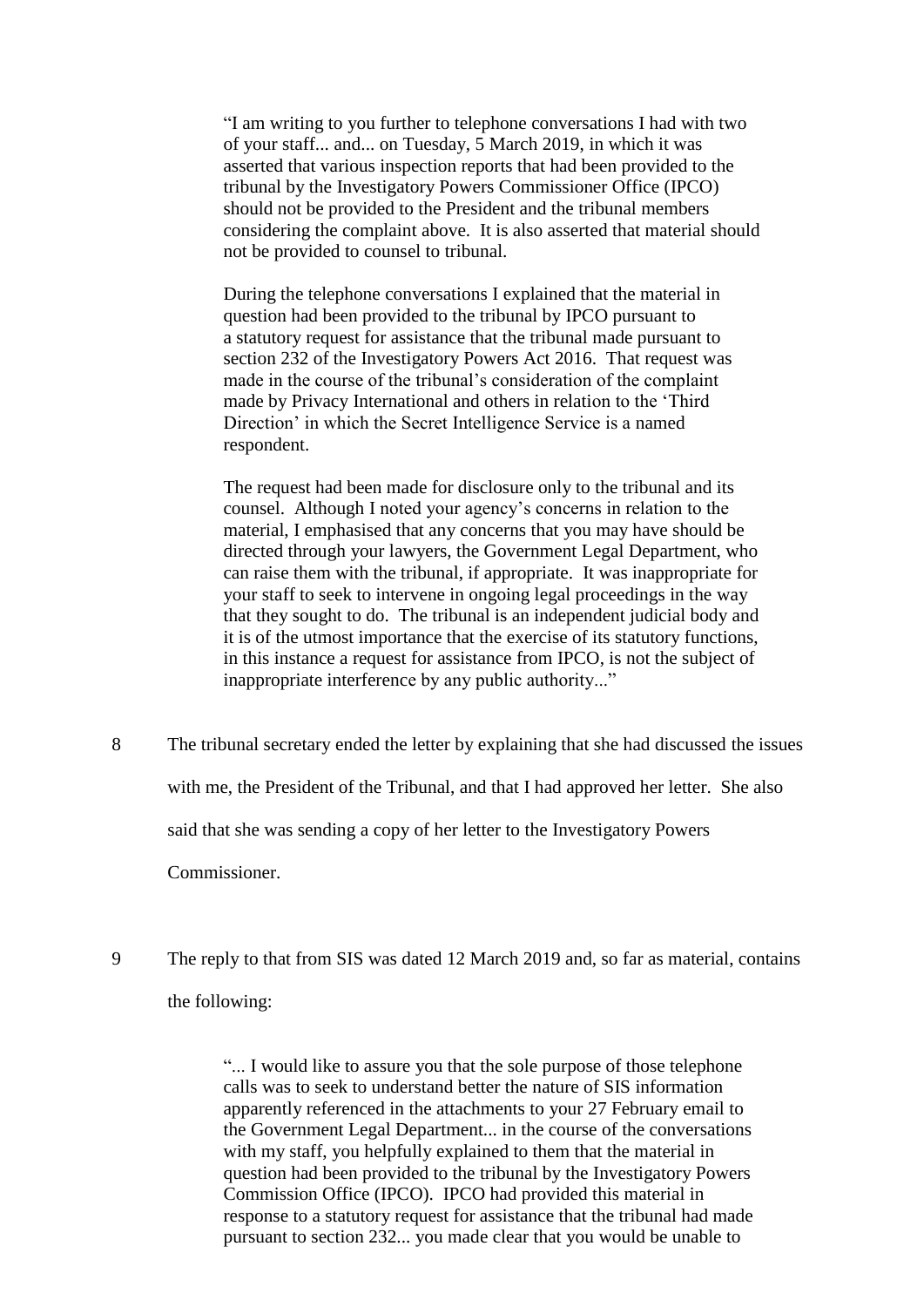provide any further details.

We recognise, of course, that the only appropriate channel to raise any continuing concerns we may have in relation to this issue would be through the Government Legal Department. Please accept my apologies for any misunderstanding that may have arisen as a result of the approach made to the tribunal on this issue. I would be grateful if you would draw this letter to the attention of the President of the Tribunal. I am also copying this letter to... at the Investigatory Powers Commission Office for the attention of Sir Adrian Fulford [the then IPC]..."

10 Finally, in that series of correspondence in March 2019, I should go to an email dated 26 March 2019 sent by the tribunal secretary which reads as follows:

> "The President has now had the opportunity to read your letter dated 12 March 2019 and has asked me to reply on his behalf to say that he is grateful for your response. He considers it helpful that it has been clarified that the only appropriate channel to raise concerns in relation to this case would be through the Government Legal Department".

11 On 13 May 2020, the claimants were provided with letters dated 7 and 12 March 2019 with appropriate redactions. On 16 June 2020, the claimants were provided with an email of 26 March 2019. Before leaving this correspondence, we should make the following clear. In our view, the tribunal secretary acted entirely appropriately in responding as she did in the conversation recorded by her in her letter of 7 March 2019 and also by drawing these matters to my attention.

#### The Parties' Submissions

12 The first issue is whether the requested information and disclosure are relevant. The respondents deny that they are relevant to the IPCO issue or to any other issue that remains to be determined in this case by the tribunal. The claimants submit that they are relevant to the IPCO issue. In any event, they submit, there needs to be adequate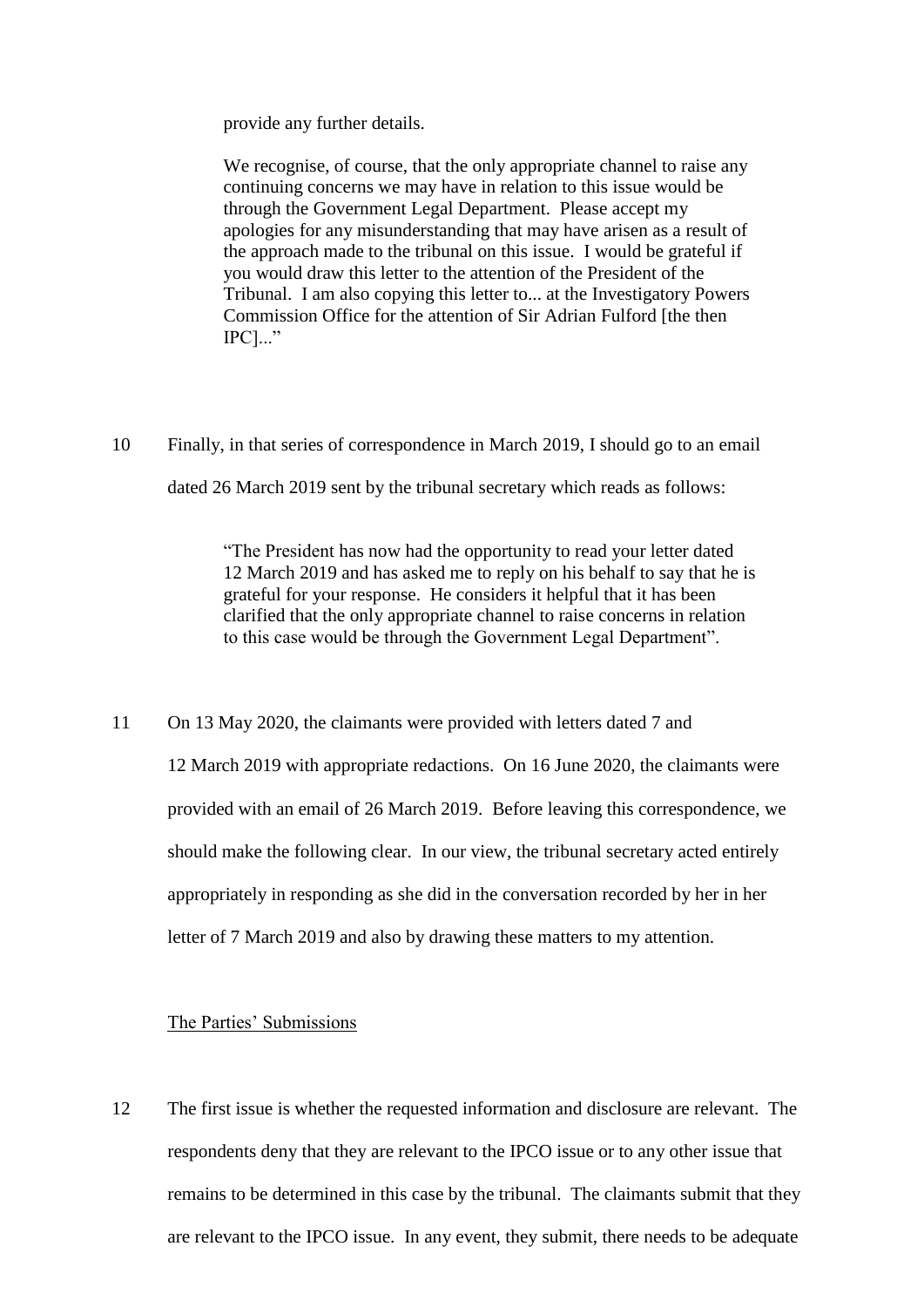investigation into whether an improper and unfair attempt was made to subvert the fairness of the procedure before the tribunal. The claimants submit that the tribunal has a general power over its own procedures: see section 68(1) of the Regulation of Investigatory Powers Act 2000. We did not understand that to be disputed by the respondents. Indeed, Sir James Eadie accepted at the hearing before us that the tribunal has the relevant jurisdiction, but questioned whether it would be appropriate and proportionate to exercise it in the circumstances which have arisen in this case.

- 13 The claimants submit that investigating whether a party has made an inappropriate attempt to intervene in proceedings is an essential element of the judicial role. This is all the more so, they submit, where the conduct takes place in secret and is likely to have an effect on public confidence and the confidence of the claimants in the fairness of the proceedings.
- 14 On behalf of the claimant, Mr Jaffey submits that there are a number of reasons for concern. In particular, he submits that there has been no explanation for the conflict of evidence as to what was said in March 2019. He also submits that there has been no recognition of wrong-doing or any proper apology. He acknowledges that the two individuals at SIS are no longer involved in these proceedings for unrelated reasons, but he submits that it is still not known whether they acted on instructions from others and whether those others are still involved in this litigation. The parties have also made detailed submissions in writing in relation to each of the specific requests if the tribunal holds that the information on disclosure is relevant in principle.

#### Our Decision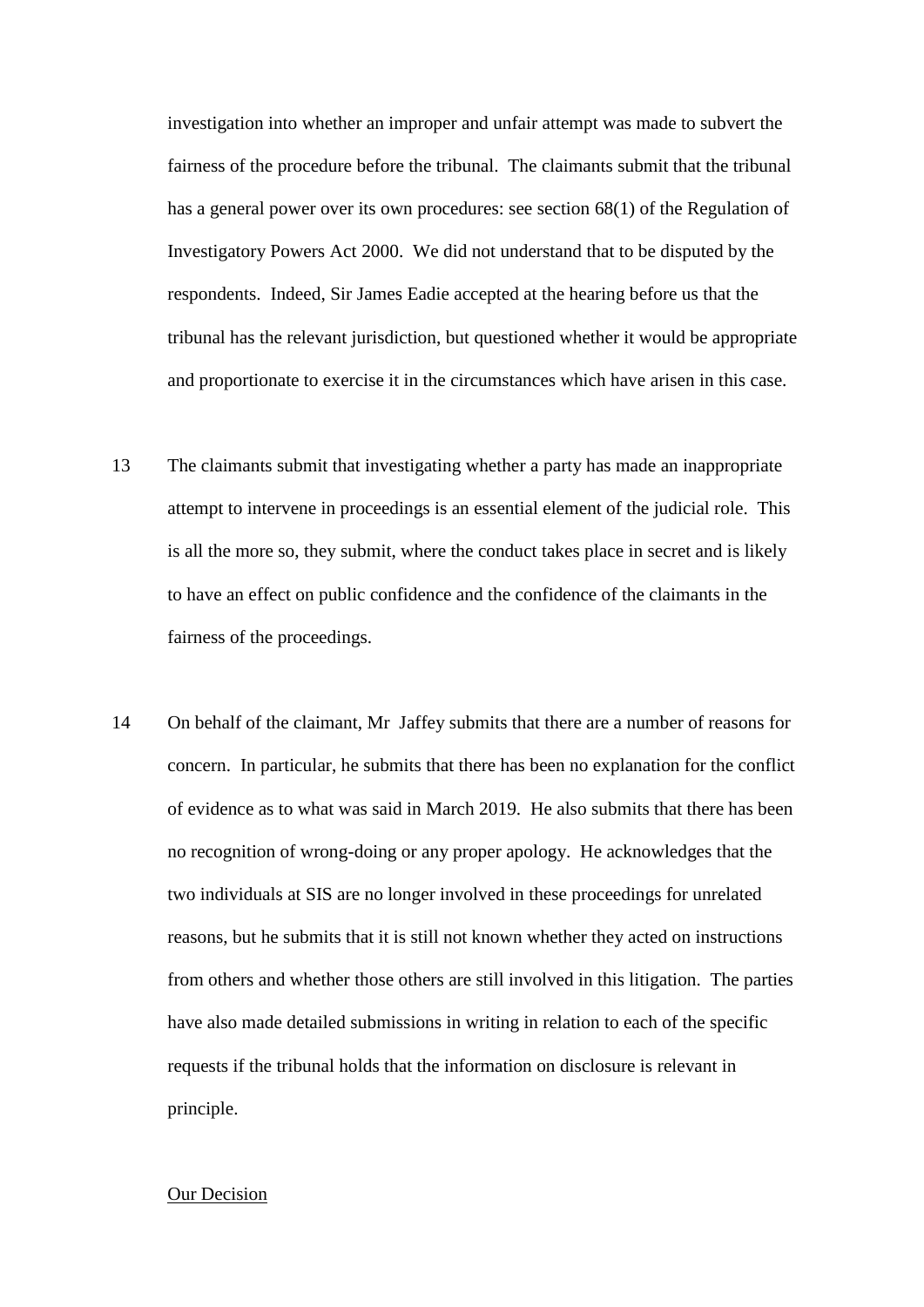- 15 We agree with Sir James on the issue of relevance. We are not persuaded that it is necessary to grant the applications in order to adjudicate fairly on the IPCO issue. That is an issue of legal principle to be determined for the future. Even if these events had never occurred, the tribunal would have been in a position fairly to determine that issue of principle.
- 16 It is common ground that even then the tribunal has the jurisdiction to undertake an investigation into these events, but that it has a discretion whether to do so. We have come to the conclusion that it would not be a proportionate exercise of that discretion in the circumstances of this case.
- 17 First, there is no application to commit anyone for a contempt of court. In principle, it would be open to others to call for an investigation that might lead to an application for committal, if so advised, but that is not what is before us in these applications.
- 18 Secondly, the tribunal has such facts as it needs already before it. We doubt very much if anything more fruitful would be produced by way of witness statements. If the claimants are right that there is a conflict of evidence in the correspondence of March 2019, it is likely that there will simply be the same conflict of evidence set out in witness statements.
- 19 Thirdly, the tribunal must have regard to its own finite resources and those of the parties and keep a sense of proportion. This would be satellite litigation which we consider to be unnecessary and disproportionate in the circumstances of this case.
- 20 Before we conclude, we wish to reiterate certain fundamental principles so that no one is in any doubt, whether that is the claimants, the respondents or the general public, about these matters. First, this tribunal is, in substance, a court which is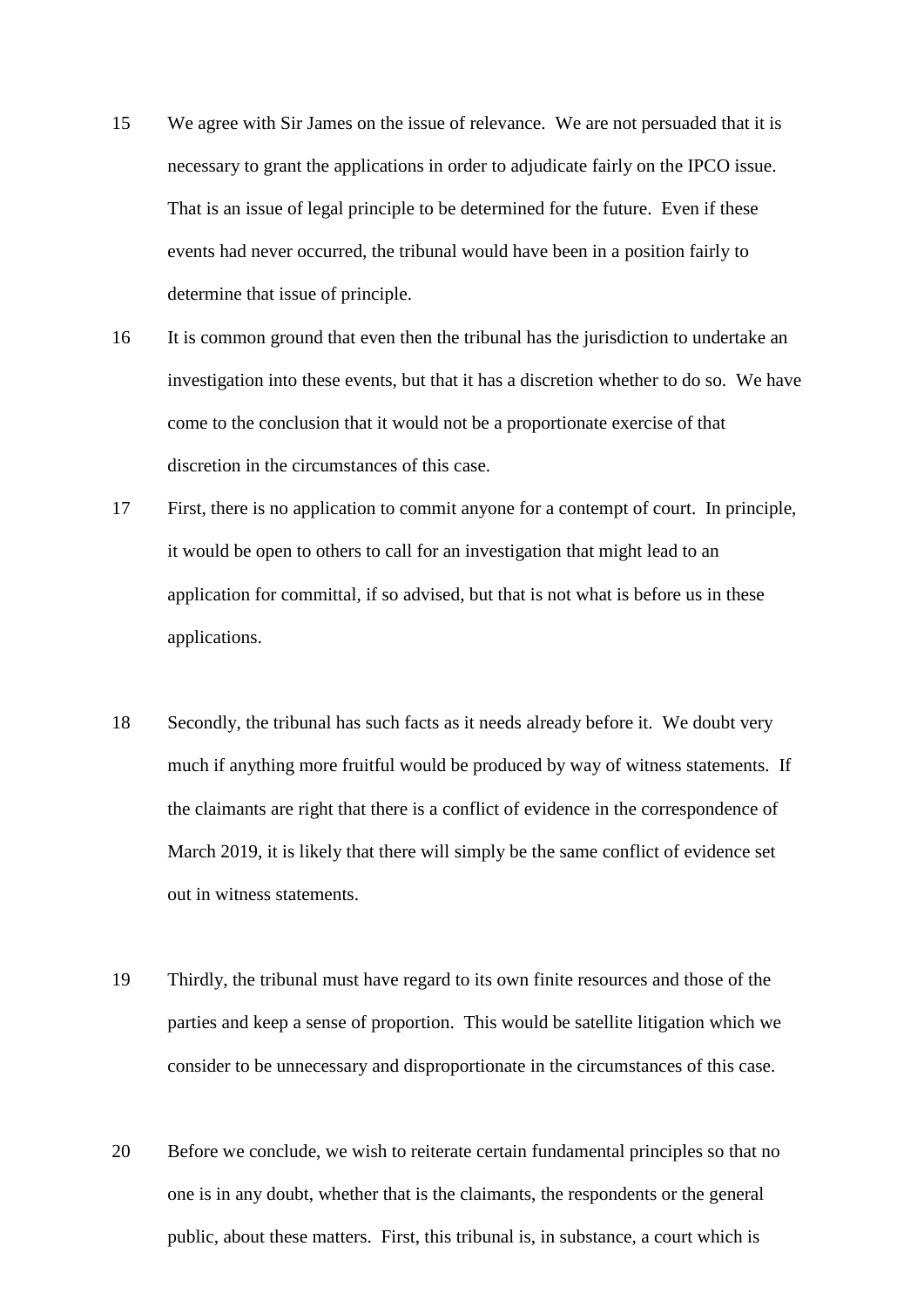completely independent of the government, the intelligence agencies and everyone else. Its President is a judge of the Court of Appeal of England and Wales; its Vicepresident is a Senator of the College of Justice in Scotland (he is a judge of the Outer House of the Court of Session); and its other members are either serving or retired judges or are Queen's Counsel. We all act in a judicial capacity when we sit as members of this tribunal.

- 21 Secondly, the tribunal secretary is also independent. This was demonstrated by the facts of this very case.
- 22 Thirdly, we have the benefit of the assistance of independent counsel to the tribunal whose functions are set out in rule 12 of the Investigatory Powers Tribunal Rules 2018. Counsel to the tribunal can see, for example, documents which are closed and can make submissions that they should be disclosed to the claimants. That is indeed what has happened in this case.
- 23 Fourthly, the respondents are subject to their acknowledged duty of candour and co-operation with the tribunal on a continuing basis. They are represented by both solicitors and barristers who are subject to their own professional duties and, we have no doubt, would discharge them.
- 24 Fifthly, in March 2019, it was recognised that the direct communication which took place with the tribunal was inappropriate. An apology was given and it was clearly recognised that nothing like this should happen in the future. At the hearing before us, Sir James Eadie acknowledged that everyone had recognised that something serious had gone wrong.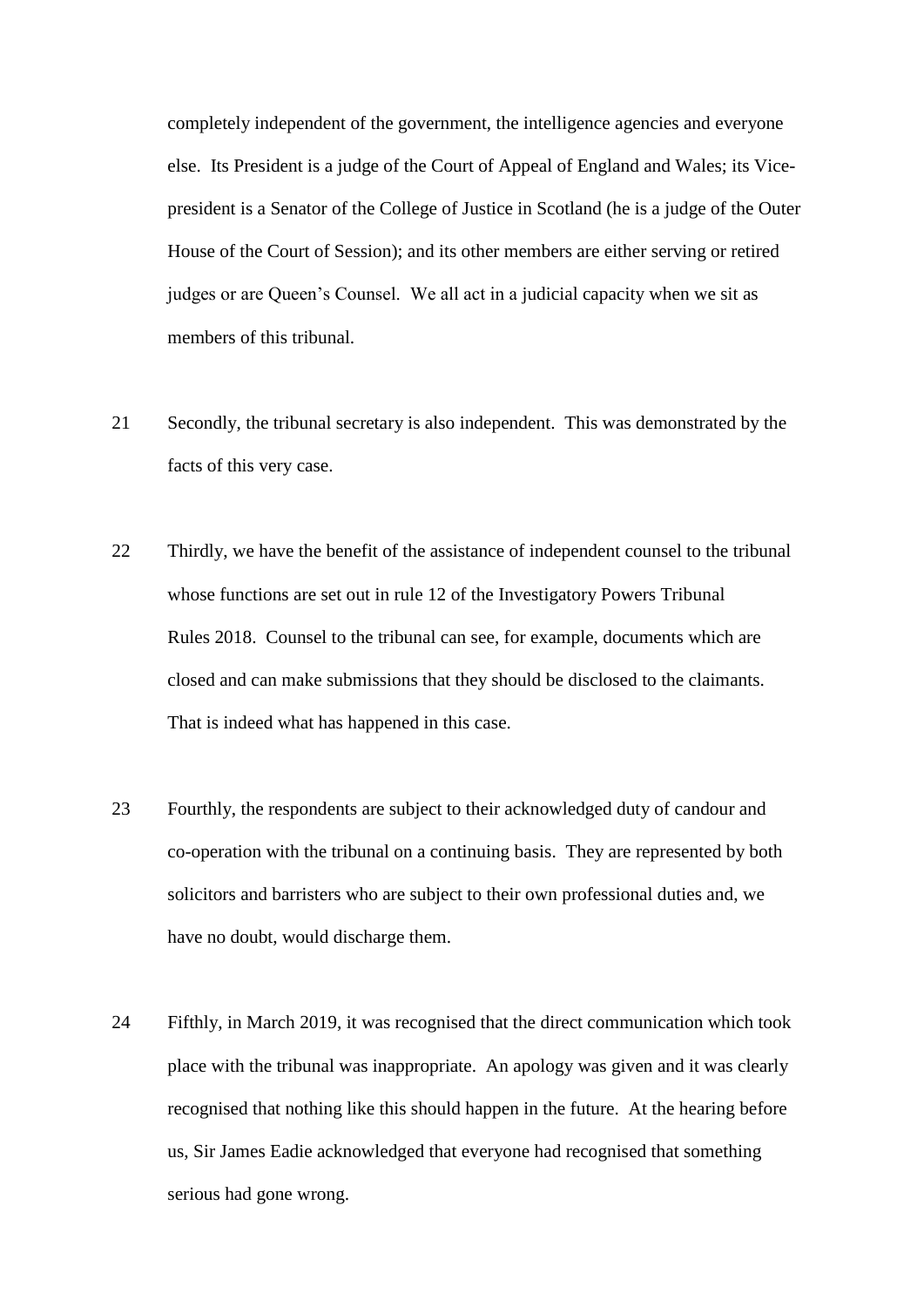25 In conclusion, therefore, we are confident that this tribunal can continue to discharge its functions fairly, both in this case and more generally, without the need for the sort of investigation which the claimants have sought.

\_\_\_\_\_\_\_\_\_\_

26 For the reasons we have given, these applications are refused.